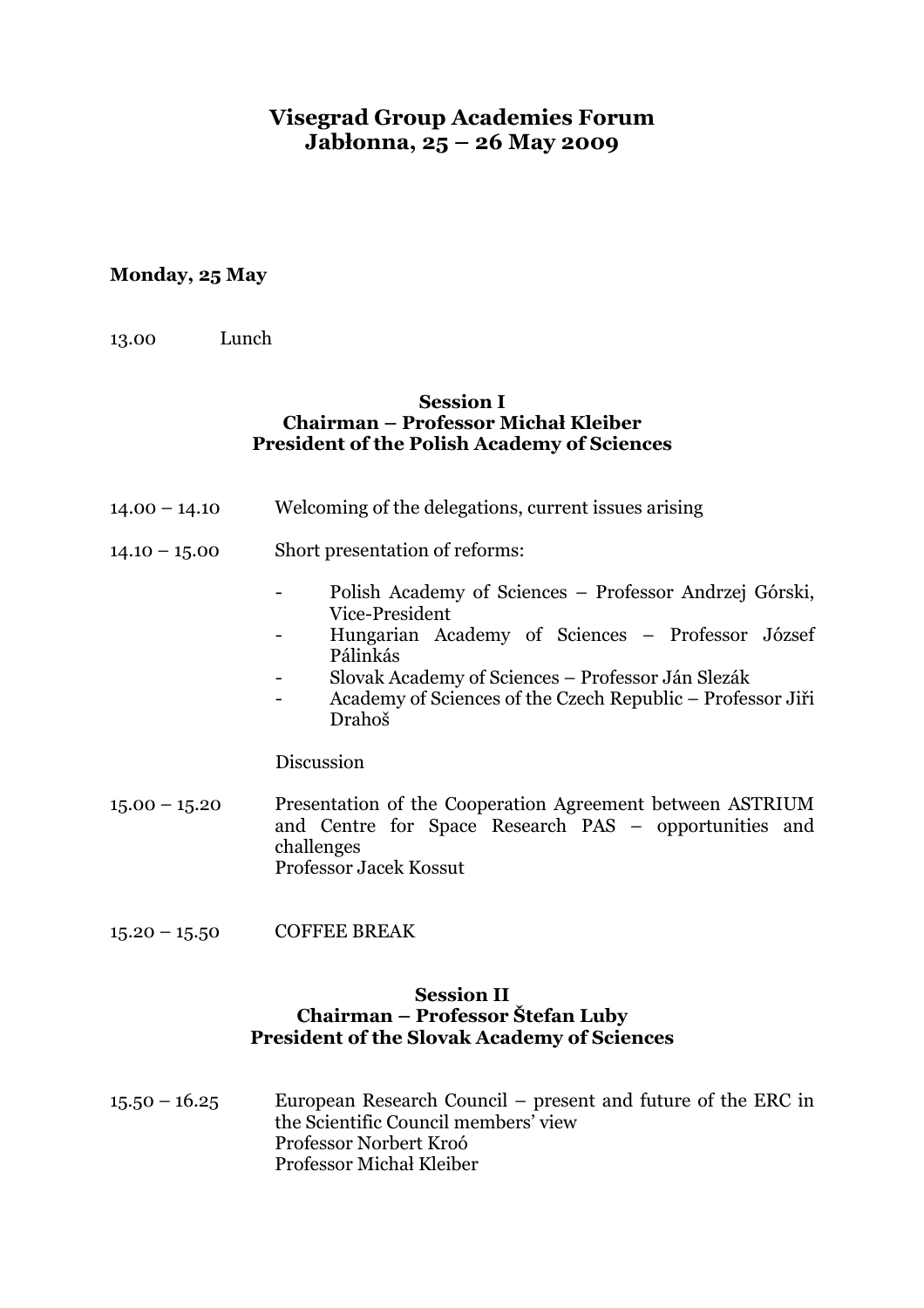| $16.25 - 16.50$ | Problem of Regional Research Infrastructure Centres in the<br>context of the V4 Group                                    |
|-----------------|--------------------------------------------------------------------------------------------------------------------------|
|                 | Reminiscences of the Czech Presidency Conference Research<br>Infrastructures and the Regional Dimensions of ERA (Prague, |
|                 | $24 - 25$ March 2009) – Professor Jan Palouš                                                                             |

Discussion

16. 50 – 18.00 Visegrad Group Academies Young Reseacher Award 2009: *Neurosciences and related behavioural sciences* 

Presentations by laureates:

| $16.50 - 17.05$ | M.D. Jiří Šedý, Ph.D., Academy of Sciences of the |
|-----------------|---------------------------------------------------|
|                 | Czech Republic                                    |
| $17.05 - 17.20$ | Katarzyna Kalita-Bykowska, Ph.D., Polish Academy  |
|                 | of Sciences                                       |
| $17.20 - 17.35$ | RNDr. Mojmír Mach, Slovak Academy of Sciences     |
| $17.35 - 17.50$ | Éva Mikics, Ph.D., Hungarian Academy of Sciences  |

Propositions of the next year topic, discussion

18.30 Dinner

# **Tuesday, 26 May**

### **Session III Chairman – Professor József Pálinkás President of the Hungarian Academy of Sciences**

| $9.00 - 9.25$   | Impact of financial and economic crisis on science and research<br>in the V4 countries – Professor Štefan Luby, discussion                                                                |
|-----------------|-------------------------------------------------------------------------------------------------------------------------------------------------------------------------------------------|
| $9.25 - 9.45$   | Czech EU presidency<br>Dr. Jan Hrušák                                                                                                                                                     |
| $9.45 - 10.05$  | Current situation in the V4 countries in respect to the good<br>practices in science, proposition to organize a joint seminar on<br>ethics in science in 2010<br>Professor Andrzej Górski |
| $10.05 - 10.25$ | Central European Journal of Social Sciences and Humanities<br>Dr. Jacek Kornacki, editor-in-chief<br>Professor Jaroslav Pánek                                                             |

10.25 – 10.45 COFFEE BREAK